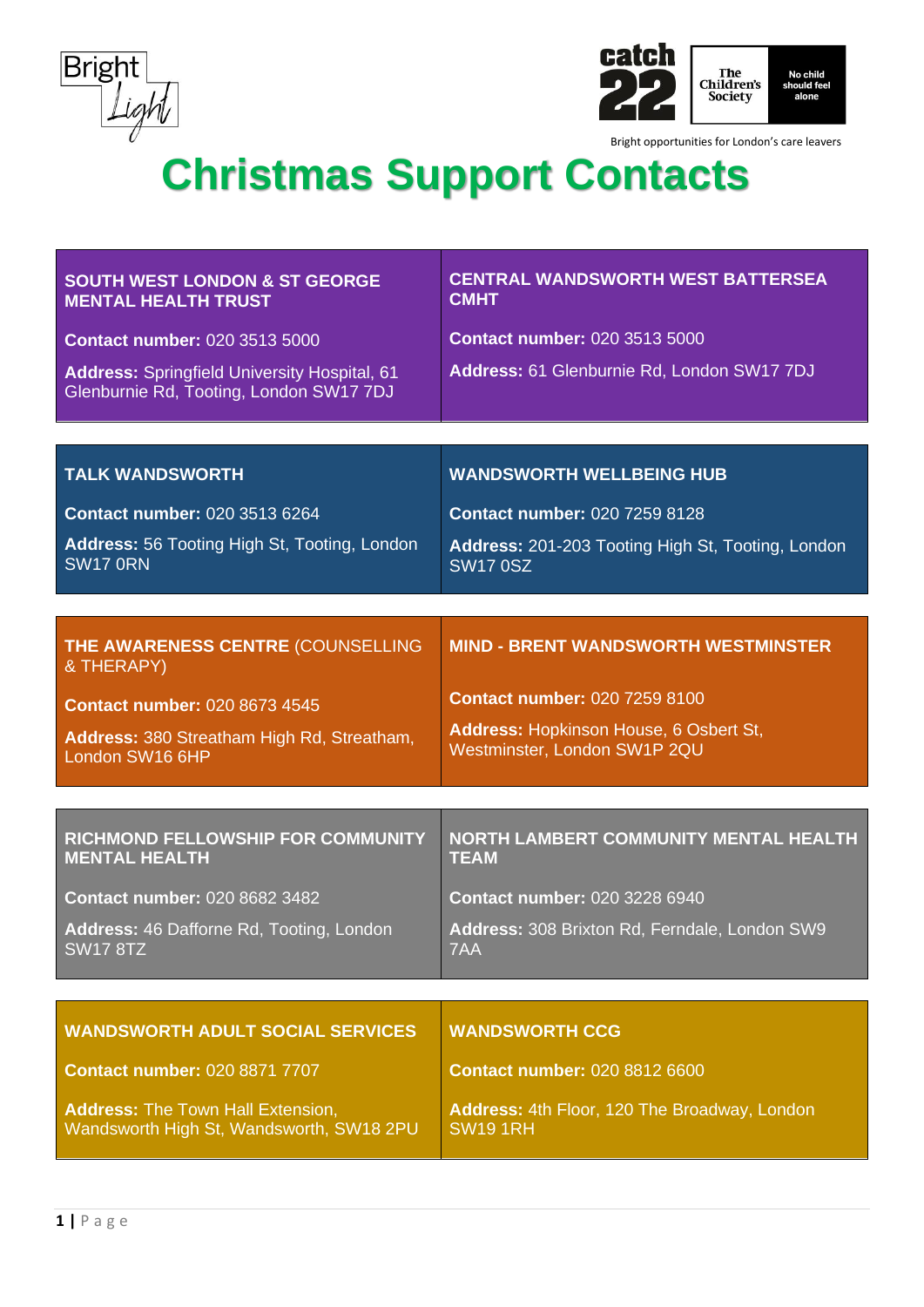



| <b>MOSIAC CLUBHOUSE</b>                                                               | <b>WANDSWORTH CARERS CENTRE</b>                                                                                                        |
|---------------------------------------------------------------------------------------|----------------------------------------------------------------------------------------------------------------------------------------|
| <b>Contact number: 020 7924 9657</b>                                                  | <b>Contact number: 020 8877 1200</b>                                                                                                   |
| Address: 65 Effra Rd, Brixton, London SW2<br>1 <sub>BZ</sub>                          | <b>Address: 181 Wandsworth High St, Wandsworth,</b><br>London SW18 4JE                                                                 |
|                                                                                       |                                                                                                                                        |
| <b>CENTRE FOR ANXIETY DISORDERS AND</b><br><b>TRAUMA</b>                              | <b>HOUNSLOW YOUTH COUNSELLING SERVICE</b>                                                                                              |
| <b>Contact number: 020 3228 2101</b>                                                  | <b>Contact number: 020 8568 1818</b>                                                                                                   |
| Address: 99 Denmark Hill, Camberwell, London<br>SE5 8AZ                               | Address: 78 St John's Rd, Isleworth TW7 6RU                                                                                            |
|                                                                                       |                                                                                                                                        |
| THE YOUTH AND FAMILY SUPPORT<br><b>SERVICE - ENFIELD</b>                              | <b>MIND</b>                                                                                                                            |
| <b>Contact number: 020 8379 5800</b>                                                  | <b>Contact number: 020 7471 0580</b>                                                                                                   |
| Address: Centre Way, Edmonton, London N9<br>0AP                                       | Address: HAMMERSMITH, FULHAM, HOUNSLOW                                                                                                 |
|                                                                                       |                                                                                                                                        |
| <b>CENTREPOINT</b>                                                                    | <b>MIND</b>                                                                                                                            |
| <b>Contact number: 0808 800 0661</b>                                                  | <b>Contact number: 0208 906 7506</b>                                                                                                   |
| <b>Address: LONDON WIDE</b>                                                           | <b>Address: ENFIELD</b>                                                                                                                |
|                                                                                       |                                                                                                                                        |
| <b>KIDSCAPE - Help with Bullying - Advice for</b><br>parents, carers and young people | <b>SAMARITANS - Whatever you're going through, a</b><br>Samaritan will face it with you. We're here 24 hours a<br>day, 365 days a year |
| <b>Contact number: 020 7823 5430</b><br><b>WhatsApp: 07496 682785</b>                 | Contact number: 116123                                                                                                                 |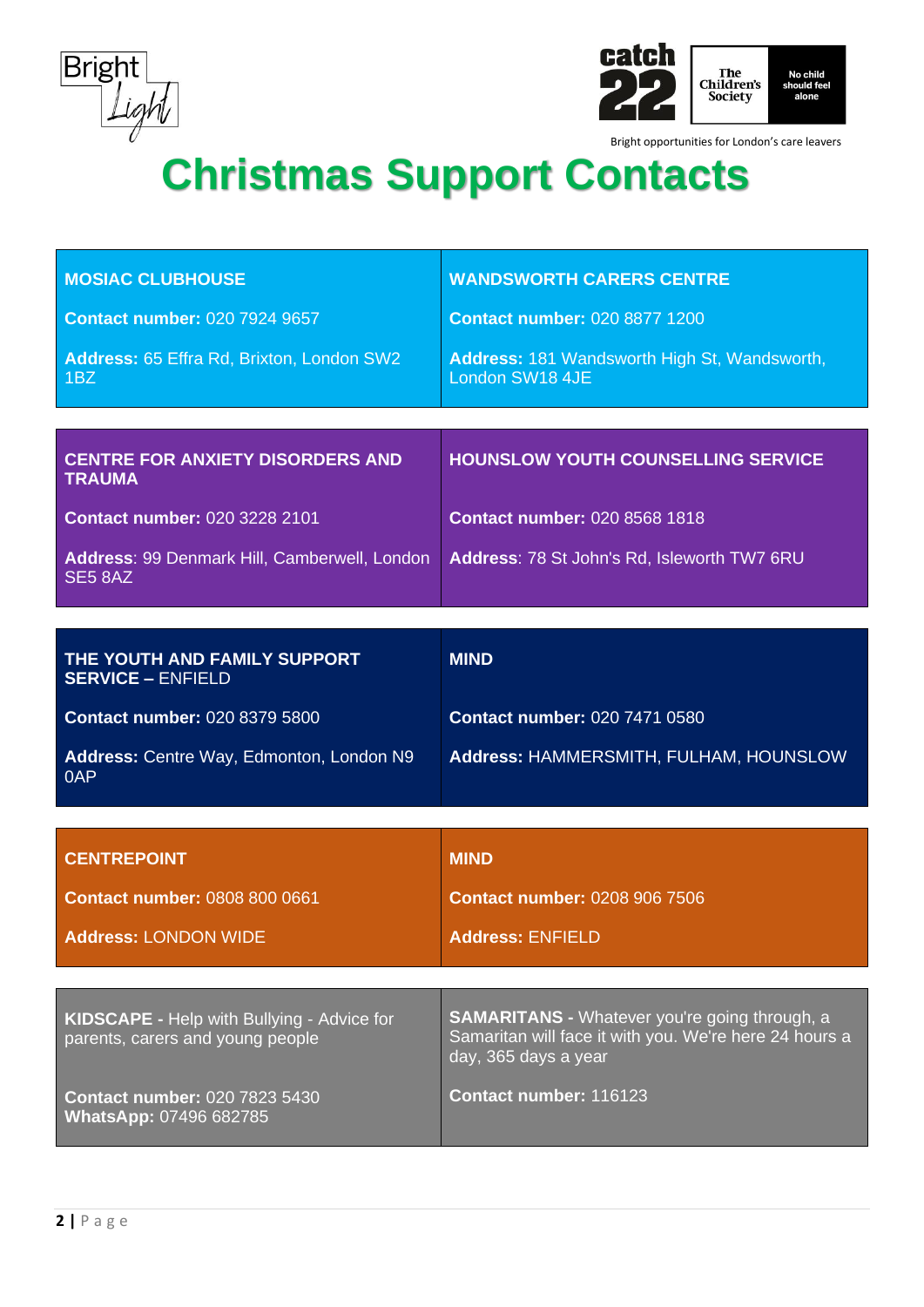



| <b>CHILDLINE</b> - offers free, confidential advice and<br>support whatever your worry, whenever you<br>need help.                                                 | <b>NSPCC</b> - If you're worried about a child, even if you're<br>unsure, contact our professional counsellors for help,<br>advice and support |  |
|--------------------------------------------------------------------------------------------------------------------------------------------------------------------|------------------------------------------------------------------------------------------------------------------------------------------------|--|
| Contact number: 0800 1111                                                                                                                                          | <b>Contact number: 08088 005 000</b>                                                                                                           |  |
|                                                                                                                                                                    |                                                                                                                                                |  |
| <b>NHS111 - The NHS 24 111 service provides</b><br>urgent care advice day or night and health and<br>dental support when your GP practice or dentist<br>is closed. | <b>EMERGENCIES - Police, Fire and Ambulance</b>                                                                                                |  |
| <b>Contact number: 111</b>                                                                                                                                         | <b>Contact number: 999</b>                                                                                                                     |  |
|                                                                                                                                                                    |                                                                                                                                                |  |
| <b>ENFIELD LEAVING CARE TEAM</b>                                                                                                                                   | <b>ENFIELD SAFEGUARDING - Adults</b>                                                                                                           |  |
| <b>Contact number: 0208 379 3418</b>                                                                                                                               | <b>Contact number: 020 8379 5212.</b>                                                                                                          |  |
|                                                                                                                                                                    |                                                                                                                                                |  |
| <b>ENFIELD SAFEGUARDING - Children and</b><br><b>Young People</b>                                                                                                  | <b>ENFIELD COUNCIL - Homeless or at risk of</b><br>homelessness                                                                                |  |
| Contact Children's MASH (Multi Agency<br>Safeguarding Hub) on 020 8379 5555<br>(Mon-Thurs 9am-5pm; Fri 9am-4.45pm).                                                | If you need to make an appointment or be seen in an<br>emergency, call 020 3821 1769.                                                          |  |
| Out of office hours call: 020 8379 1000 (select<br>option 2 and you will be transferred to an<br>advisor).                                                         | If you need to contact us out of office hours, call 020<br>8379 1000 (choose option 4 then option 3).                                          |  |
|                                                                                                                                                                    |                                                                                                                                                |  |
| <b>TOWER HAMLETS LEAVING CARE TEAM</b>                                                                                                                             | <b>TOWER HAMLETS SAFEGUARDING - Adults</b>                                                                                                     |  |
| <b>Contact number: 020 7364 1140</b>                                                                                                                               | <b>Contact number: 020 7364 5005</b>                                                                                                           |  |